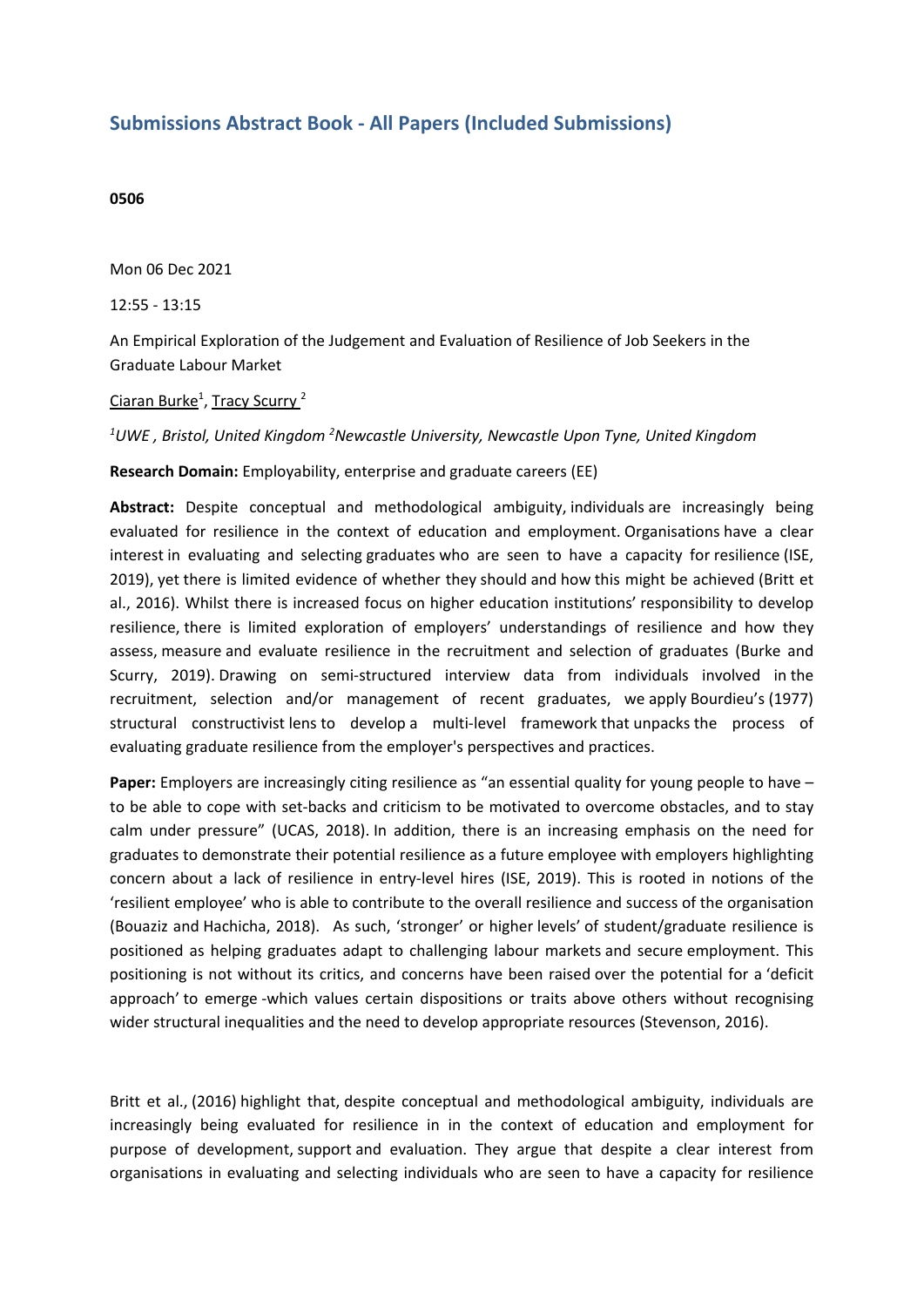or are able to demonstrate resilience, there is limited evidence of whether they should and how this might be achieved.

Existing research highlights the range of factors which might shape an individual's capacity and ability to demonstrate resilience ranging from personal attributes and experiences, family, organisational and community factors (Britt et al., 2016; Schafer et al., 2009) yet dominant approaches to evaluation focus on individual assessment of personality traits. Much of the focus has been on occupations and professions seen to require high levels of resilience such as medics, police investigators and teachers (Fyhn et al. ,2016). In these contexts, studies recommend adopting testing approaches during selection which focus on identifying individual characteristics and traits associated with being able to adapt to adversity and 'be resilient'.

Moving beyond often-agentic definitions of resilience and focus on personal traits, there is an increased focus on how resilience can be 'built' or developed (Jackson et al., 2007; McAllister and McKinnon, 2009). In <sup>a</sup> review of resilience interventions in the workplace, Robertson et al., (2015) argue that many attempts to measure and evaluate resilience use related yet distinct constructs (coping, recovery etc) which fail to capture the dynamic process of resilience over time and space. In addition, calls have been made for research that explores wider cross sections of workers and occupations – including those in precarious employment (Britt et al., 2016).

In recent years there has been an increased focus on higher education institutions responsibility to develop programmes and learning environments that promote resilience with a view to preparing students for the future of work. However, there is limited exploration of employers' understandings of resilience and how they assess, measure and evaluate resilience in the recruitment and selection of graduates (Burke and Scurry, 2019). Like other elements of graduate employability, resilience needs to be confirmed and endorsed by gatekeepers (Jenkins, 2014; Holmes, 2015) who, as existing research has shown, often reproduce the status quo and value particular forms of capital over others (Brown and Scase, 1994; Ingram and Allen, 2019; Friedman and Laurison, 2020).

This paper will present preliminary findings from <sup>a</sup> current study which explores how employers, define resilience and support the development of resilience for individuals as they enter and develop in their graduate role. Drawing on data gathered from semi-structured interviews with individuals involved in the recruitment, selection and/or management of recent graduates, we unpack the process of evaluating graduate resilience from the employer's perspectives and practices. Through applying Bourdieu's (1977) structural constructivist lens we develop a multi-level framework to examine the judgement and evaluation of graduate resilience by employers. In doing so we contribute to current debates about graduate resilience by highlighting the ways in which the wider structural context shapes how resilience is understood, measured and evaluated and the consequences this may have as individuals seek to signal their resilience to employers during recruitment and selection processes.

**References:** Bouaziz, F., & Hachicha, Z. S. (2018). Strategic human resource management practices and organizational resilience. Journal of Management Development.